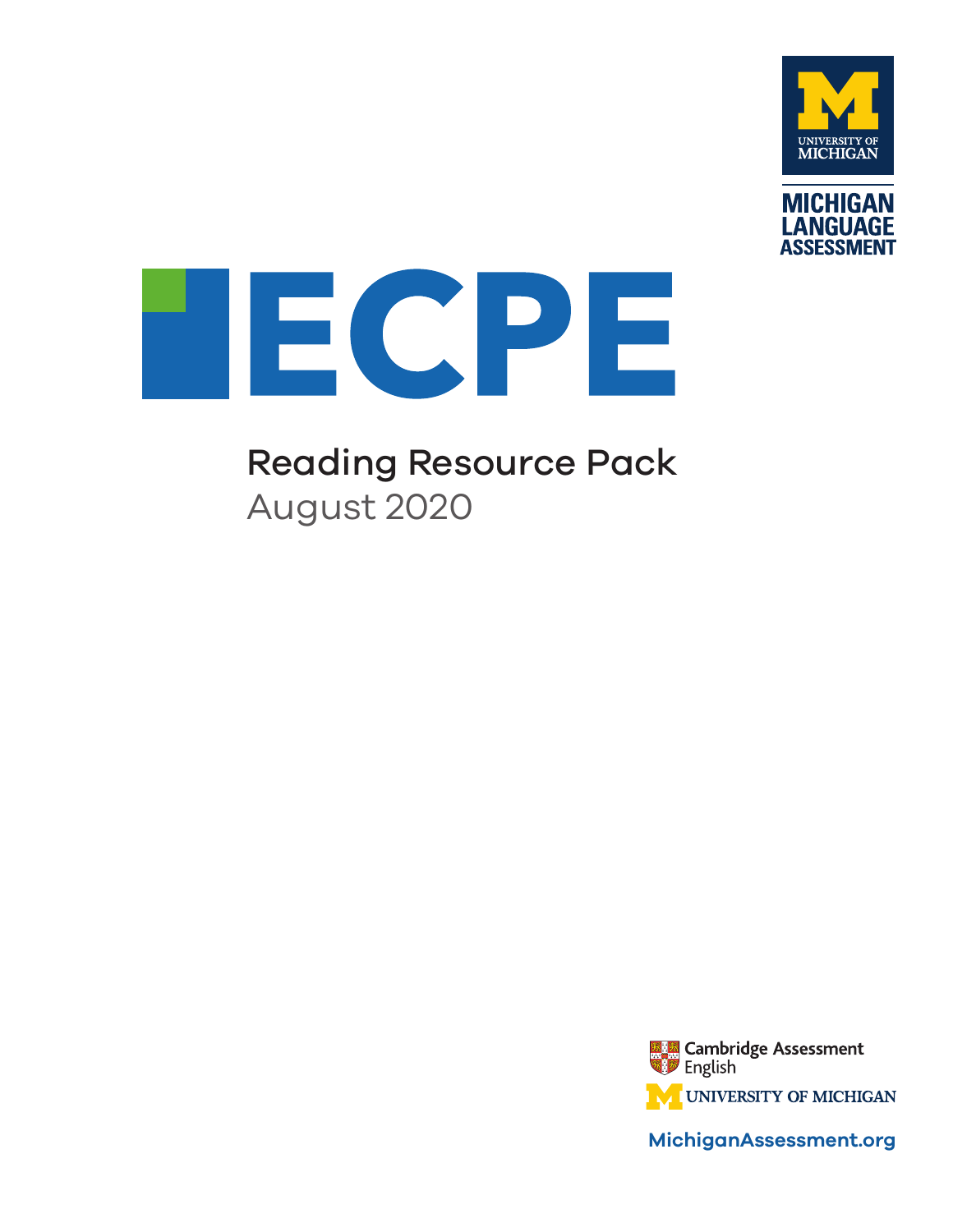# **Introduction**

The ECPE Reading Section includes grammar, cloze, vocabulary, and reading parts. ECPE grammar, cloze, and vocabulary questions reflect language used in real-life situations.

The ECPE Reading Section content covers a variety of skills: global (e.g., understanding main ideas), local (e.g., vocabulary, referents, and details), and inferential (e.g., writer's purpose, rhetorical implication). The exam features four informational reading passages of academic or general interest, each followed by five multiple-choice comprehension questions.

This resource activity packet for ECPE reading practice is provided both for students preparing independently and for teachers designing lessons to help their students improve their reading skills. There are activities based on two sample reading passages. In this reading packet, extra questions are provided for practice; on the test, each reading passage will be followed by 5 questions.

# **Part 1:**

The first section includes a sample reading passage with sample test questions and a brief analysis of the targeted skills and vocabulary for each question.

# **Part 2:**

The second section includes a variety of vocabulary and reading comprehension exercises to accompany the second sample reading passage. The practice material in these activities is designed to build reading and vocabulary skills at the C2/ECPE level.

# **How to Use this Guide**

Reading involves a variety of subskills, and this resource is designed to help target the combination of skills needed for successful reading at the C2 level. The two parts of the packet are independent of each other, and while we suggest working through them in the order presented, you may find that reversing the order fits your goals better. The exercises in Part 1 are designed to introduce a sample ECPE passage and test questions, with an analysis of the questions and targeted subskills. The exercises in Part 2 include more fine-grained scaffolding exercises to hone the subskills of vocabulary, grammar, and comprehension of both details and main ideas.

Once both sections are completed, students should be encouraged to move on to a timed reading practice test under simulated test conditions.



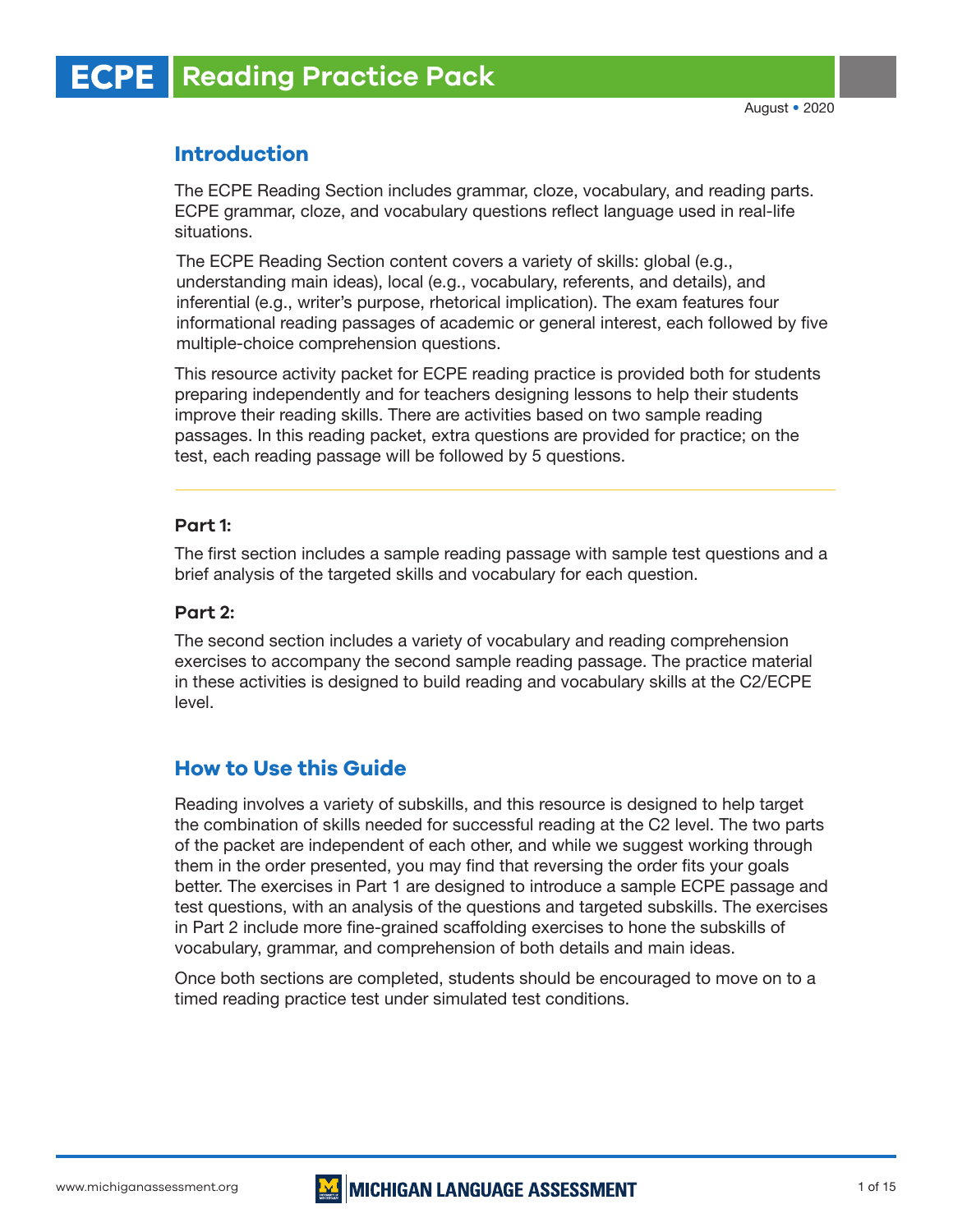# **PART 1**

#### Directions:

- 1. Read the sample ECPE reading passage.
- 2. Highlight and study any new vocabulary.
- 3. Read the questions and write out brief answers to each one (before reading the multiple choice options), going back to the passage and underlining, circling, or highlighting the relevant sentences or keywords that address the question.
- 4. Read the multiple choice answers and compare the choices with your written answer, and then select the best answer.
- 5. Read the analysis of the choices and distractors to confirm your answers

## **Reading Passage**

#### *This passage is about nutrition education for children.*

Medical evidence suggests that high fruit and vegetable consumption plays an important role in disease prevention. Nevertheless, many children fall short of the recommended intake every day, often preferring highly processed snack foods containing artificial ingredients. Recent studies show that a combination of classroom instruction in nutrition and hands-on school gardening activities are an effective way to promote eating fresh produce and establish healthy eating habits that are maintained into adulthood.

School gardens typically involve students in every aspect of planting, maintaining, harvesting, and serving fruits and vegetables. To evaluate the effectiveness of such projects, one experiment measured students' attitudes toward fruits and vegetables with a questionnaire. They were asked about their willingness to try unfamiliar fruits and vegetables. They specified their preferences in a series of choices between two foods. They also completed food-recall journals, writing down everything they had recently eaten. The same questionnaire was administered after the experiment.

The students were then divided into two groups. The first received classroom nutrition instruction. The second participated in hands-on gardening and ate what they grew. Students that both received classroom instruction and participated in the "seed to table" project became more willing to eat a greater variety of fruits and vegetables. They doubled their previous consumption of fresh produce, and continued to prefer it over processed snacks six months later.

Critics of school gardens say that they waste hours that should be spent on core curriculum subjects, such as math and history. Supporters point to studies showing that school gardens are associated with improved academic performance as well as more positive attitudes about school and education. Opponents also contend that school gardens do not produce enough food to feed the children what they lack. This argument misses the point that the goal is educational—to prepare students to make good choices as future consumers.

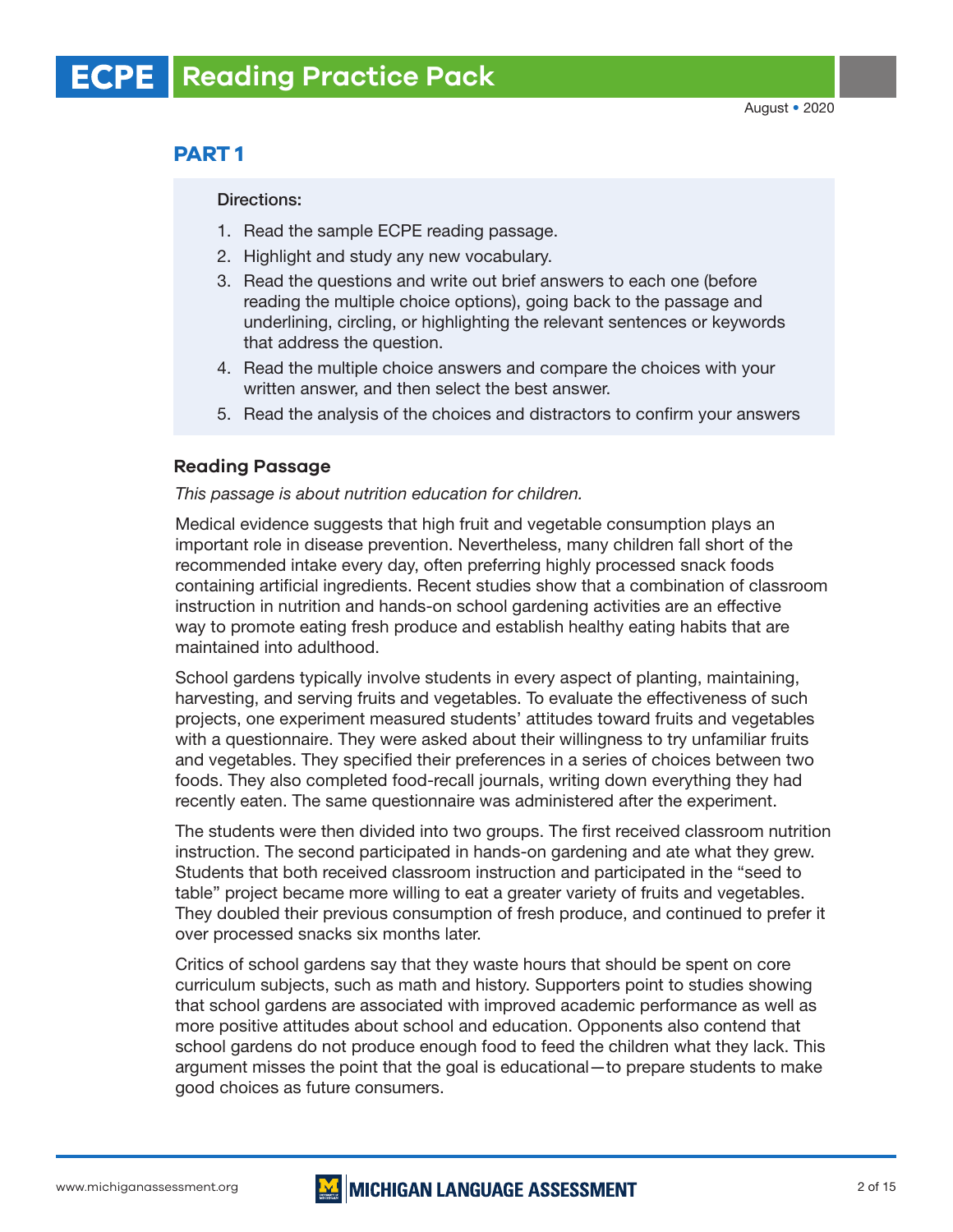# A. Open-Ended Questions:

- 1. What is the passage mainly about?
- 2. In the second sentence of paragraph 1, what does the word artificial mean?

\_\_\_\_\_\_\_\_\_\_\_\_\_\_\_\_\_\_\_\_\_\_\_\_\_\_\_\_\_\_\_\_\_\_\_\_\_\_\_\_\_\_\_\_\_\_\_\_\_\_\_\_\_\_\_\_\_\_\_\_\_\_\_\_\_\_\_\_\_\_\_\_\_

\_\_\_\_\_\_\_\_\_\_\_\_\_\_\_\_\_\_\_\_\_\_\_\_\_\_\_\_\_\_\_\_\_\_\_\_\_\_\_\_\_\_\_\_\_\_\_\_\_\_\_\_\_\_\_\_\_\_\_\_\_\_\_\_\_\_\_\_\_\_\_\_\_

\_\_\_\_\_\_\_\_\_\_\_\_\_\_\_\_\_\_\_\_\_\_\_\_\_\_\_\_\_\_\_\_\_\_\_\_\_\_\_\_\_\_\_\_\_\_\_\_\_\_\_\_\_\_\_\_\_\_\_\_\_\_\_\_\_\_\_\_\_\_\_\_\_

\_\_\_\_\_\_\_\_\_\_\_\_\_\_\_\_\_\_\_\_\_\_\_\_\_\_\_\_\_\_\_\_\_\_\_\_\_\_\_\_\_\_\_\_\_\_\_\_\_\_\_\_\_\_\_\_\_\_\_\_\_\_\_\_\_\_\_\_\_\_\_\_\_

\_\_\_\_\_\_\_\_\_\_\_\_\_\_\_\_\_\_\_\_\_\_\_\_\_\_\_\_\_\_\_\_\_\_\_\_\_\_\_\_\_\_\_\_\_\_\_\_\_\_\_\_\_\_\_\_\_\_\_\_\_\_\_\_\_\_\_\_\_\_\_\_\_

\_\_\_\_\_\_\_\_\_\_\_\_\_\_\_\_\_\_\_\_\_\_\_\_\_\_\_\_\_\_\_\_\_\_\_\_\_\_\_\_\_\_\_\_\_\_\_\_\_\_\_\_\_\_\_\_\_\_\_\_\_\_\_\_\_\_\_\_\_\_\_\_\_

\_\_\_\_\_\_\_\_\_\_\_\_\_\_\_\_\_\_\_\_\_\_\_\_\_\_\_\_\_\_\_\_\_\_\_\_\_\_\_\_\_\_\_\_\_\_\_\_\_\_\_\_\_\_\_\_\_\_\_\_\_\_\_\_\_\_\_\_\_\_\_\_\_

\_\_\_\_\_\_\_\_\_\_\_\_\_\_\_\_\_\_\_\_\_\_\_\_\_\_\_\_\_\_\_\_\_\_\_\_\_\_\_\_\_\_\_\_\_\_\_\_\_\_\_\_\_\_\_\_\_\_\_\_\_\_\_\_\_\_\_\_\_\_\_\_\_

- 3. What is the relationship between the gardening programs and classroom instruction in nutrition?
- 4. What did the scientists do at the start of the experiment?
- 5. According to the passage, what was a change that occurred in the children who grew produce?
- 6. In the fourth sentence of paragraph 3, what does the phrase *seed to table* suggest?
- 7. In the first sentence of paragraph 4, to what does the word *they* refer?
- 8. What is a criticism that has been made of school-gardening programs?

## B. Multiple choice questions:

| No. | <b>Sample Test Question</b>                                                                                                                                                                                                                        | Analysis                                                                                                                                                                                                                                                                                                                     |
|-----|----------------------------------------------------------------------------------------------------------------------------------------------------------------------------------------------------------------------------------------------------|------------------------------------------------------------------------------------------------------------------------------------------------------------------------------------------------------------------------------------------------------------------------------------------------------------------------------|
| 1.  | What is the passage mainly about?                                                                                                                                                                                                                  | [Main idea/gist question]                                                                                                                                                                                                                                                                                                    |
|     | A. the results of poor nutrition in<br>childhood<br>B. the effects of a school program on<br>children's behavior<br>C. the research findings about children's<br>nutritional needs<br>D. the role of fresh produce in the<br>prevention of illness | Disease prevention is mentioned at the<br>beginning, but it is not the main focus.<br>(A, D)<br>Children's behavior as it relates to food<br>$\bullet$<br>choices and nutrition is the main topic.<br>(B, correct answer)<br>• The research mentioned is about food<br>preferences and habits, not nutritional<br>needs. (C) |
| 2.  | In the second sentence of paragraph 1,<br>what does the word artificial mean?                                                                                                                                                                      | [Vocabulary/idiom question]                                                                                                                                                                                                                                                                                                  |
|     | A. untested<br>B. unreliable<br>C. unrefined<br>D. unnatural                                                                                                                                                                                       | • Artificial is synonymous with unnatural<br>in this context. (D, correct answer)                                                                                                                                                                                                                                            |

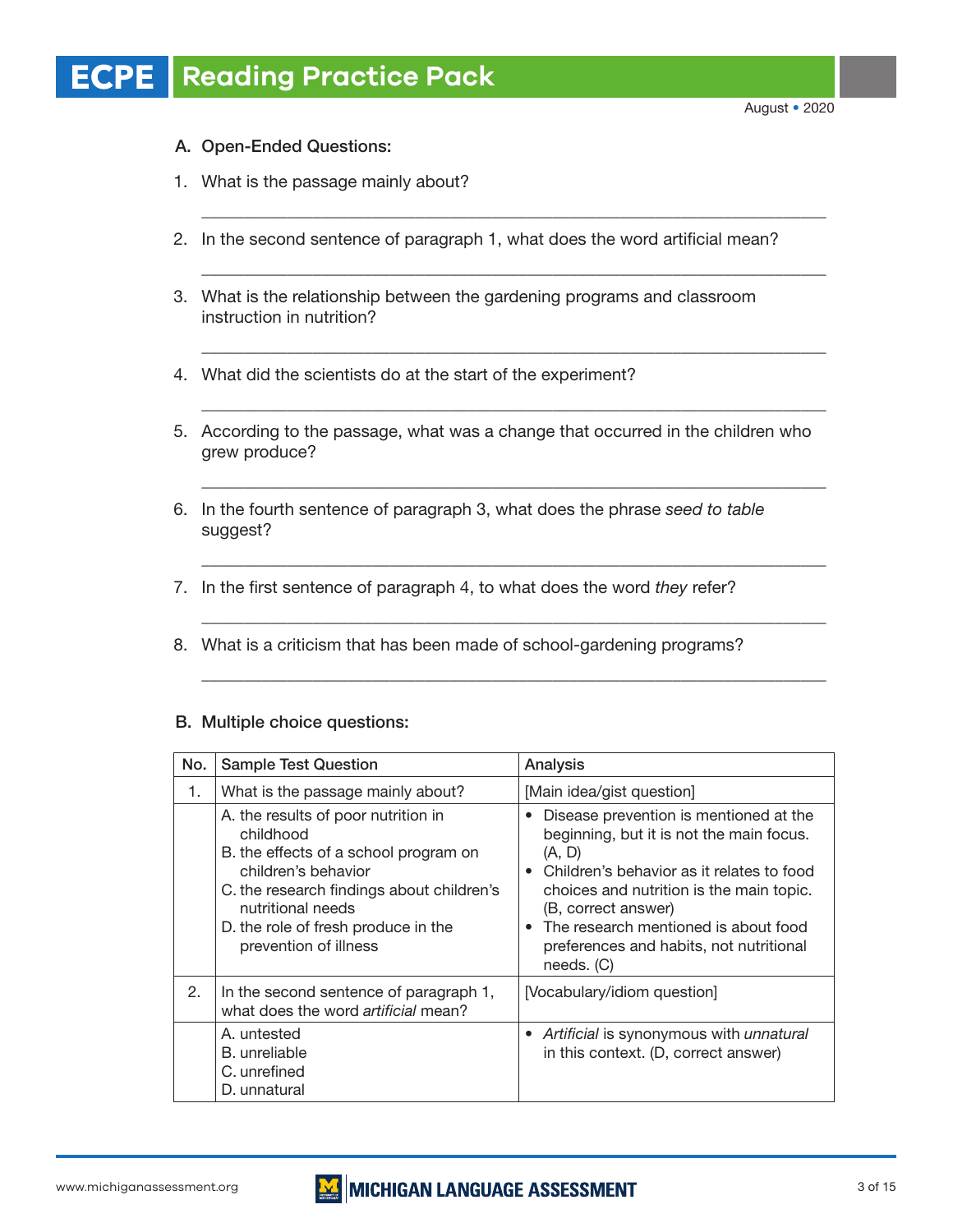| 3. | What is the relationship between the                                                                                                                                                                                                                                                     | [Main idea question.]                                                                                                                                                                                                                                                                                                                                                                                               |  |  |
|----|------------------------------------------------------------------------------------------------------------------------------------------------------------------------------------------------------------------------------------------------------------------------------------------|---------------------------------------------------------------------------------------------------------------------------------------------------------------------------------------------------------------------------------------------------------------------------------------------------------------------------------------------------------------------------------------------------------------------|--|--|
|    | gardening programs and classroom<br>instruction in nutrition?                                                                                                                                                                                                                            | Both ideas are mentioned in the article;<br>understanding the relationship between<br>them is a key point of the passage.                                                                                                                                                                                                                                                                                           |  |  |
|    | A. The programs cost less than<br>classroom instruction.<br>B. The programs support classroom<br>instruction.<br>C. The programs eliminate the need for<br>classroom instruction.<br>D. The programs provide teachers for<br>classroom instruction.                                      | • Cost of the programs is not discussed.<br>(A)<br>• Eliminating classroom nutrition<br>instruction is not mentioned. (C)<br>• Teachers are not discussed. (D)<br>The first clue to the relationship is in<br>the last sentence of paragraph 1, which<br>states that a combination of classroom<br>instruction and gardening activities is<br>effective. The word support conveys this<br>idea. (B, correct answer) |  |  |
| 4. | What did the scientists do at the start of<br>the experiment?                                                                                                                                                                                                                            | [Detail question]<br>Re-read the paragraph that first mentions<br>the experiment.                                                                                                                                                                                                                                                                                                                                   |  |  |
|    | A. They asked the children to explain why<br>certain foods are healthy choices.<br>B. They let the children make food<br>purchases at the grocery store.<br>C. They observed what the children<br>typically ate for snacks.<br>D. They asked children to indicate their<br>food choices. | • The survey did not ask children to<br>explain anything. (A)<br>• Store purchases were not part of the<br>experiment. (B)<br>• Scientists did not conduct observations<br>of the children. (C)<br>• The children were given a survey<br>that asked them to report their food<br>preferences and choices. (D, correct<br>answer)                                                                                    |  |  |
| 5. | According to the passage, what was a<br>change that occurred in the children who<br>grew produce?                                                                                                                                                                                        | [Detail question]                                                                                                                                                                                                                                                                                                                                                                                                   |  |  |
|    | A. They planted gardens at home.<br>B. They were willing to eat a wider variety<br>of produce.<br>C. They wanted to read more about<br>nutrition.<br>D. They asked for fruits and vegetables to<br>be served at home.                                                                    | Only answer B was mentioned in the<br>$\bullet$<br>passage. (B, correct answer)                                                                                                                                                                                                                                                                                                                                     |  |  |
| 6. | In the fourth sentence of paragraph<br>3, what does the phrase seed to table<br>suggest?                                                                                                                                                                                                 | [Vocabulary/idiom]                                                                                                                                                                                                                                                                                                                                                                                                  |  |  |
|    | A. The children gave a report of their<br>experience at the end.<br>B. The children enjoyed cooking for their<br>classmates.<br>C. The children were involved from start<br>to finish.<br>D. The children performed two different<br>tasks.                                              | In this phrase, seed refers to the actual<br>$\bullet$<br>seeds that were planted in the garden<br>at the beginning of the project and table<br>refers to the consumption of the produce<br>at the end of the project. (C, correct<br>answer)                                                                                                                                                                       |  |  |

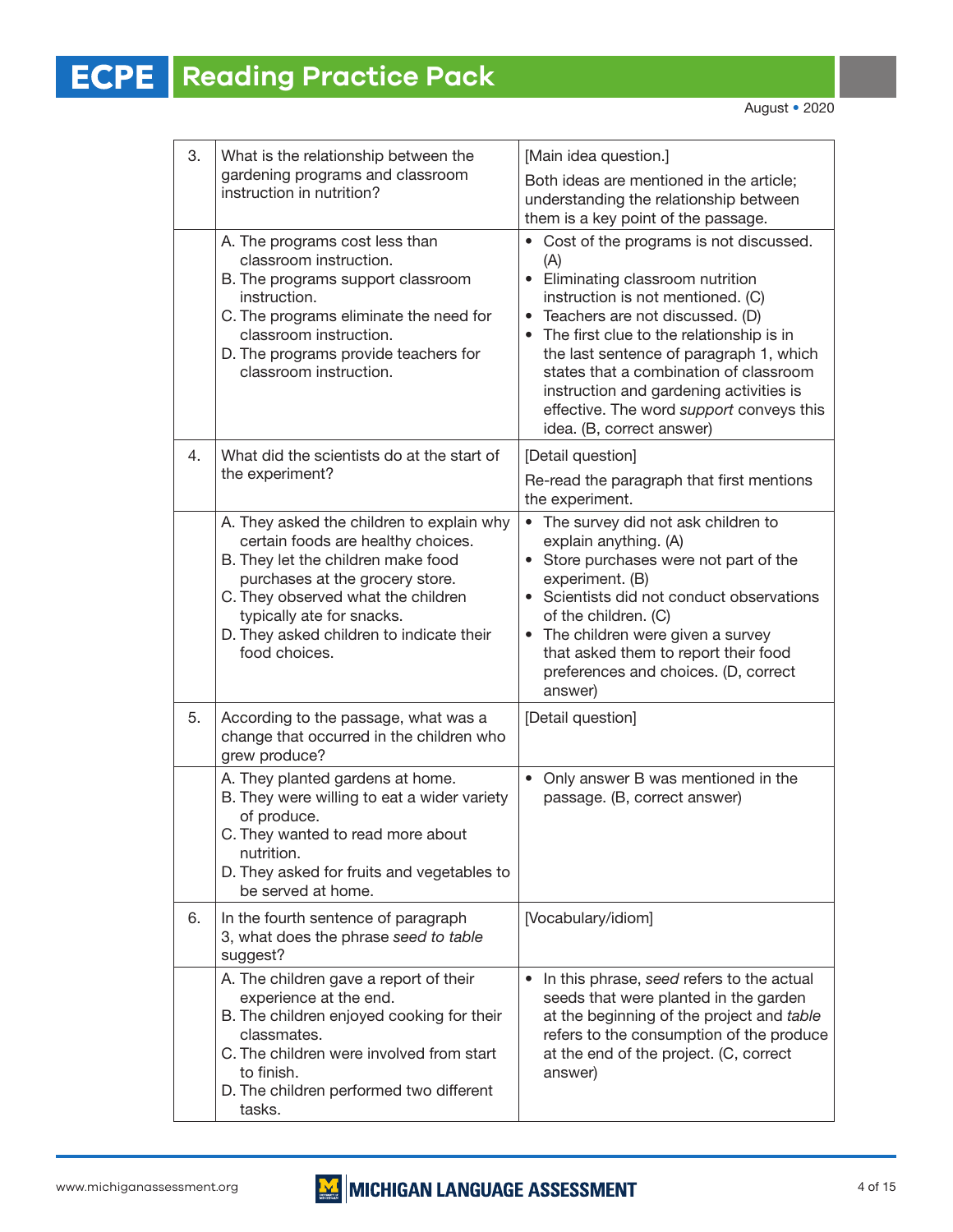#### **Reading Practice Pack ECPE**

| 7 <sub>1</sub> | In the first sentence of paragraph 4, to<br>what does the word they refer?                                                                                                                                                                                          | [Referent]<br>"Critics of school gardens say that they<br>waste hours"                                                                                                                                                                                                                                                                                                                                          |
|----------------|---------------------------------------------------------------------------------------------------------------------------------------------------------------------------------------------------------------------------------------------------------------------|-----------------------------------------------------------------------------------------------------------------------------------------------------------------------------------------------------------------------------------------------------------------------------------------------------------------------------------------------------------------------------------------------------------------|
|                | A. gardens<br><b>B.</b> critics<br>C. hours<br>D. subjects                                                                                                                                                                                                          | The antecedent of they is in the subject<br>clause of the sentence. Two plural nouns<br>-critics and gardens-appear in that<br>clause, but only gardens makes logical<br>sense. (A, correct answer)                                                                                                                                                                                                             |
| 8.             | Which of the following criticisms<br>has been made of school-gardening<br>programs?                                                                                                                                                                                 | [Main idea/gist question]                                                                                                                                                                                                                                                                                                                                                                                       |
|                | A. Children are exposed to harmful<br>chemicals while gardening.<br>B. The programs have little lasting effect<br>on behavior.<br>C. Children are required to work on the<br>garden after school.<br>D. The quantity of fruits and vegetables<br>produced is small. | • Chemicals are not mentioned. (A)<br>The behavior effects mentioned were<br>$\bullet$<br>positive effects; this was not a criticism.<br>(B)<br>After school work requirements are not<br>mentioned. (C)<br>Two criticisms were mentioned: 1) takes<br>$\bullet$<br>away time from core curriculum 2) not<br>enough fruits/vegetables are produced<br>(see last paragraph, sentence #3).<br>(D, correct answer) |

# **PART 2**

# **Vocabulary Exercises**

Building vocabulary will help your reading comprehension. The vocabulary exercises that follow will give you practice with specific key words you will encounter in the reading passage about artificial snow. These words were selected because of their importance in understanding the passage and because they are useful words in many other contexts. Furthermore, vocabulary items are also included in a separate part of the ECPE Reading Section, and the most effective way to increase your vocabulary is learning and studying words in context—that is, through reading.

# **Vocabulary Reference**

Read the following words with their definitions, paying special attention to any words that are new or unfamiliar to you.

| 1. accelerate             | V.,         | to cause to move faster, to speed up something                            |
|---------------------------|-------------|---------------------------------------------------------------------------|
| 2. additive               | n.,         | a substance added to another in small amounts to change<br>its properties |
| 3. advent                 | $n_{\cdot}$ | the arrival of a thing or event                                           |
| 4. prone<br>(be prone to) | adi         | having a tendency; being likely to suffer from or experience<br>something |

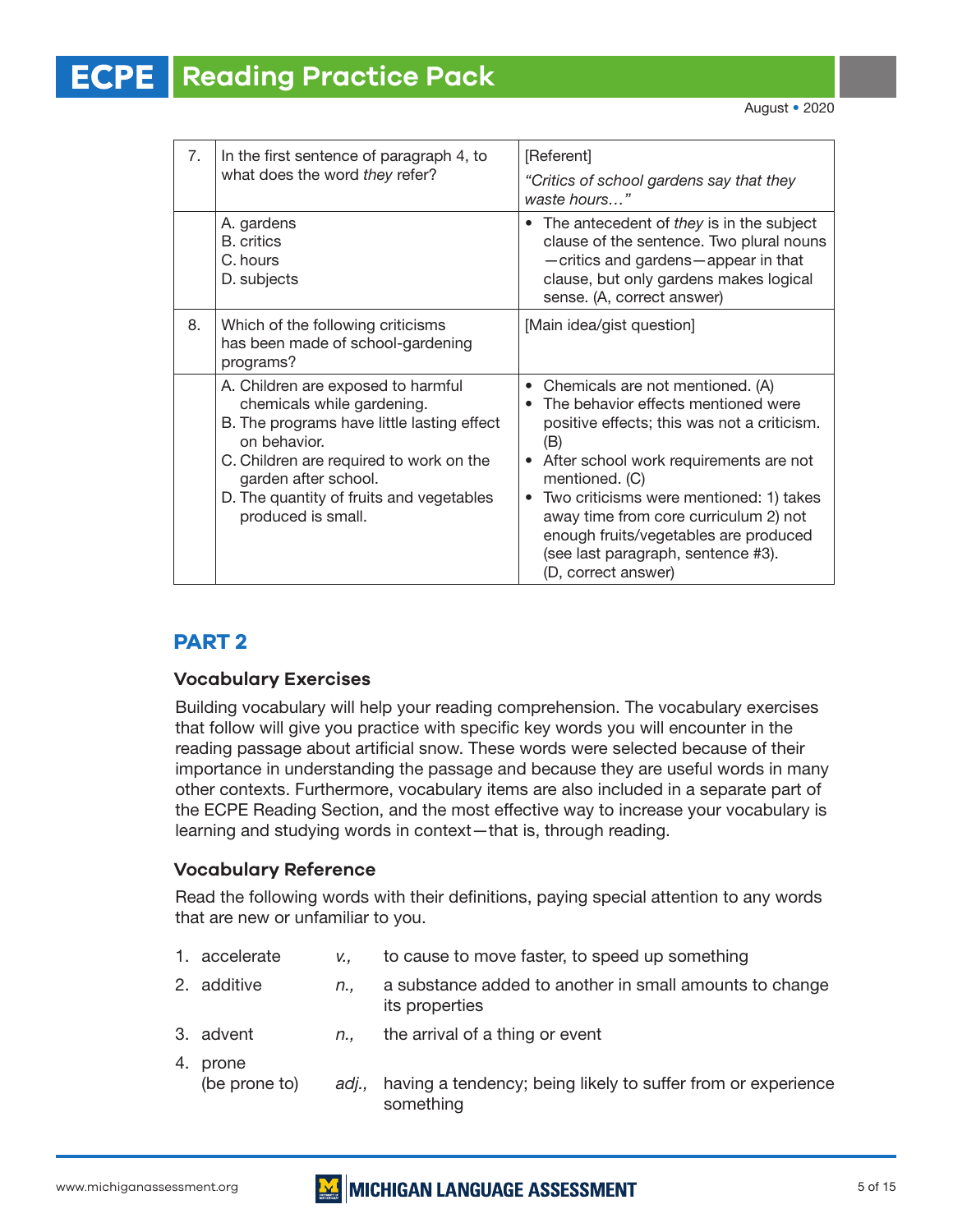August • 2020

| 5. | burgeoning         | adj., | growing, expanding, or developing rapidly                                          |
|----|--------------------|-------|------------------------------------------------------------------------------------|
| 6. | compressed         | adj., | flattened by pressure; reduced in size or volume                                   |
|    | 7. consolidation   | n.,   | the process of combining multiple things into one, more<br>coherent whole          |
|    | 8. disrupt         | v.,   | to interrupt an event, process, or activity by causing a<br>problem or disturbance |
|    | 9. divert          | v.,   | to cause something to change course or turn from one<br>direction to another       |
|    | 10. drought        | n.,   | a prolonged period of unusually low rainfall, leading to a<br>shortage of water    |
|    | 11. enthusiast     | n.,   | a person who is highly interested in an activity or subject                        |
|    | 12. expansion      | n.,   | the action of becoming bigger or more extensive                                    |
|    | 13. friction       | n.,   | the action of one surface or object rubbing against another                        |
|    | 14. humidity       | n.,   | the amount of water vapor in the atmosphere                                        |
|    | 15. implementation | n.,   | the process of putting a plan or decision into effect                              |
|    | 16. inherently     | adv., | in a permanent, essential, or characteristic way; by nature<br>or habit            |
|    | 17. shortage       | n.,   | when something needed cannot be obtained in sufficient<br>amounts                  |
|    | 18. texture        | n.,   | the feel, appearance or consistency of a surface                                   |
|    | 19. wane           | V.,   | to decrease in size, amount, or degree; become smaller<br>or less                  |
|    | 20. widespread     | adj., | found or distributed over a large area or number of people                         |

# **Exercise A.**

Synonyms: Choose the vocabulary word from the above list that each synonym listed here matches best with.

# A. Nouns

- 1.  $fan$ 2. arrival 3. combination 4. growth 5. lack 6. supplement
- 7. achievement

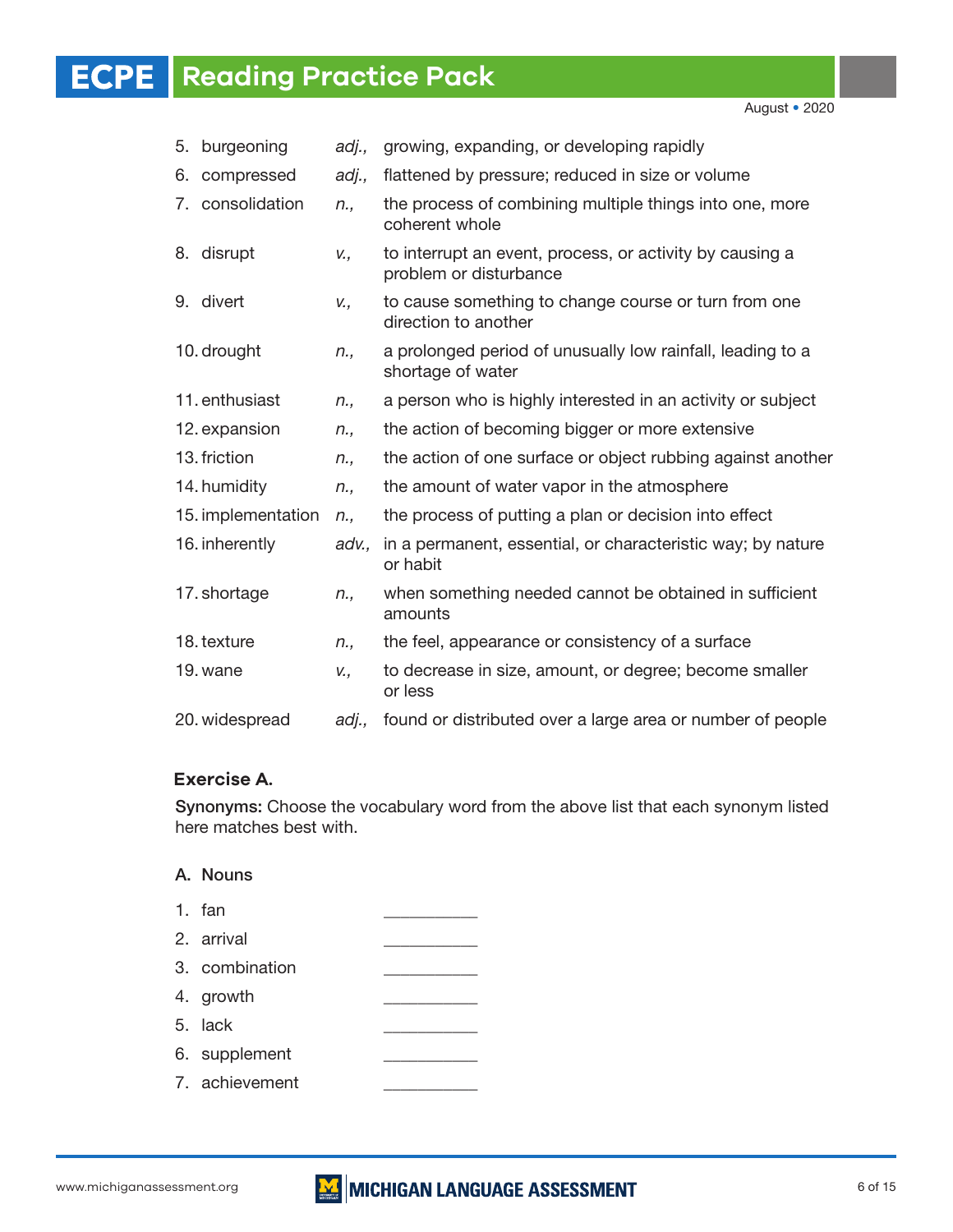August • 2020

# B. Verbs

1. dwindle 2. increase 3. disturb 4. redirect C. Adjectives/Adverbs 1. flourishing, growing \_\_\_\_\_\_\_\_\_\_\_\_ 2. intrinsically, naturally 3. prevalent 4. compacted 5. inclined, tending to

# **Exercise B.**

Fill in the blank with the correct word from the word bank below.

| divert     | implementation | wane | friction      | inherently |
|------------|----------------|------|---------------|------------|
| burgeoning | compressed     |      | consolidation | advent     |

- 1. When two surfaces rub against each other it causes which creates heat and noise.
- 2. Her interest in historical fiction has been growing since she was young; I don't think it will ever
- 3. This project has been planned for a long time now. We are excited to finally see how the \_\_\_\_\_\_\_\_\_\_\_\_\_\_\_\_\_\_\_\_\_\_\_\_ of the new processes will work out.
- 4. When video games were first created, many young computer coders and gamers were excited to join the \_\_\_\_\_\_\_\_\_\_\_\_\_\_\_\_\_\_\_\_\_\_\_\_\_\_\_\_\_\_ field of video game creation.
- 5. The farmers planned to \_\_\_\_\_\_\_\_\_\_\_\_\_\_\_\_\_\_\_\_\_\_\_\_\_\_ water from the river to irrigate agricultural land.
- 6. With the \_\_\_\_\_\_\_\_\_\_\_\_\_\_\_\_\_\_\_\_\_\_\_\_ of smart phones, people began checking email and browsing the internet more frequently on their phones.
- 7. The two departments were doing a lot of the same work at times, but after the \_\_\_\_\_\_\_\_\_\_\_\_\_\_\_\_\_\_\_\_\_\_\_\_ into one department, we are much more efficient.
- 8. Sports that require more equipment are \_\_\_\_\_\_\_\_\_\_\_\_\_\_\_\_\_\_\_\_\_\_\_\_\_\_\_\_\_ more expensive than simple sports that require little equipment.
- 9. When a solid substance is \_\_\_\_\_\_\_\_\_\_\_\_\_\_\_\_\_\_\_\_\_, it takes up less space.

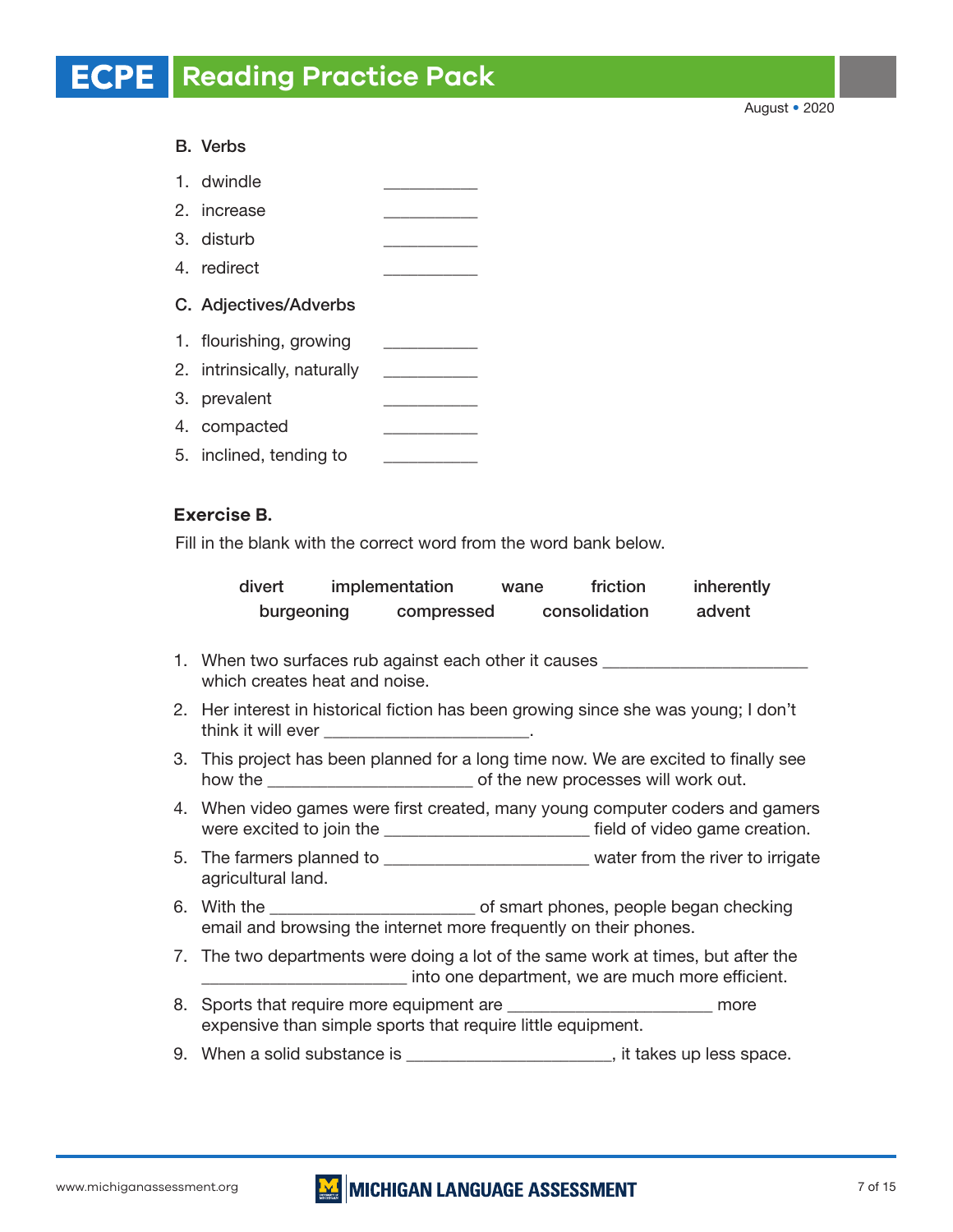# **Exercise C.**

Use the following words in a sentence of your own. Draw on topics or experiences you are familiar with to help you remember the words better.

\_\_\_\_\_\_\_\_\_\_\_\_\_\_\_\_\_\_\_\_\_\_\_\_\_\_\_\_\_\_\_\_\_\_\_\_\_\_\_\_\_\_\_\_\_\_\_\_\_\_\_\_\_\_\_\_\_\_\_\_\_\_\_\_\_\_\_\_\_\_\_\_\_

\_\_\_\_\_\_\_\_\_\_\_\_\_\_\_\_\_\_\_\_\_\_\_\_\_\_\_\_\_\_\_\_\_\_\_\_\_\_\_\_\_\_\_\_\_\_\_\_\_\_\_\_\_\_\_\_\_\_\_\_\_\_\_\_\_\_\_\_\_\_\_\_\_

\_\_\_\_\_\_\_\_\_\_\_\_\_\_\_\_\_\_\_\_\_\_\_\_\_\_\_\_\_\_\_\_\_\_\_\_\_\_\_\_\_\_\_\_\_\_\_\_\_\_\_\_\_\_\_\_\_\_\_\_\_\_\_\_\_\_\_\_\_\_\_\_\_

\_\_\_\_\_\_\_\_\_\_\_\_\_\_\_\_\_\_\_\_\_\_\_\_\_\_\_\_\_\_\_\_\_\_\_\_\_\_\_\_\_\_\_\_\_\_\_\_\_\_\_\_\_\_\_\_\_\_\_\_\_\_\_\_\_\_\_\_\_\_\_\_\_

\_\_\_\_\_\_\_\_\_\_\_\_\_\_\_\_\_\_\_\_\_\_\_\_\_\_\_\_\_\_\_\_\_\_\_\_\_\_\_\_\_\_\_\_\_\_\_\_\_\_\_\_\_\_\_\_\_\_\_\_\_\_\_\_\_\_\_\_\_\_\_\_\_

- 1. humidity
- 2. widespread
- 3. shortage
- 4. expansion
- 5. disrupt

# **Exercise D.**

# **Jigsaw Reading with Scrambled Sentences + Paragraphs**

The following exercise requires careful reading and understanding of advanced grammar, which will help develop your reading skills. Most students should be able to complete the following exercises before reading the complete passage (beginning on p. 10); students needing more support may want to first read the full passage one time through.

Part 1: Choose the correct version of each sentence from each set. In some cases there are two possible grammatically correct sentences. In some cases, a sentence may be grammatically correct but doesn't make sense (it is semantically incorrect).

- 1. a. When the weather doesn't cooperate, artificial snow is created.
	- b. The weather doesn't cooperate when artificial snow is created.
	- c. When the weather isn't cooperated, artificial snow is created.
	- d. Artificial snow is created when the weather doesn't cooperate.
- 2. a. The slopes started, with the advent of snowmaking, opening earlier and closing later in the season.
	- b. The opening earlier and closing later in the season of the slopes started with the advent of snowmaking.
	- c. The slopes started opening earlier and later closing in the season with the advent of snowmaking.
	- d. With the advent of snowmaking, the slopes started opening earlier and closing later in the season.
	- e. With the advent of snowmaking, the season started the slopes opening and closing earlier and later in the season.

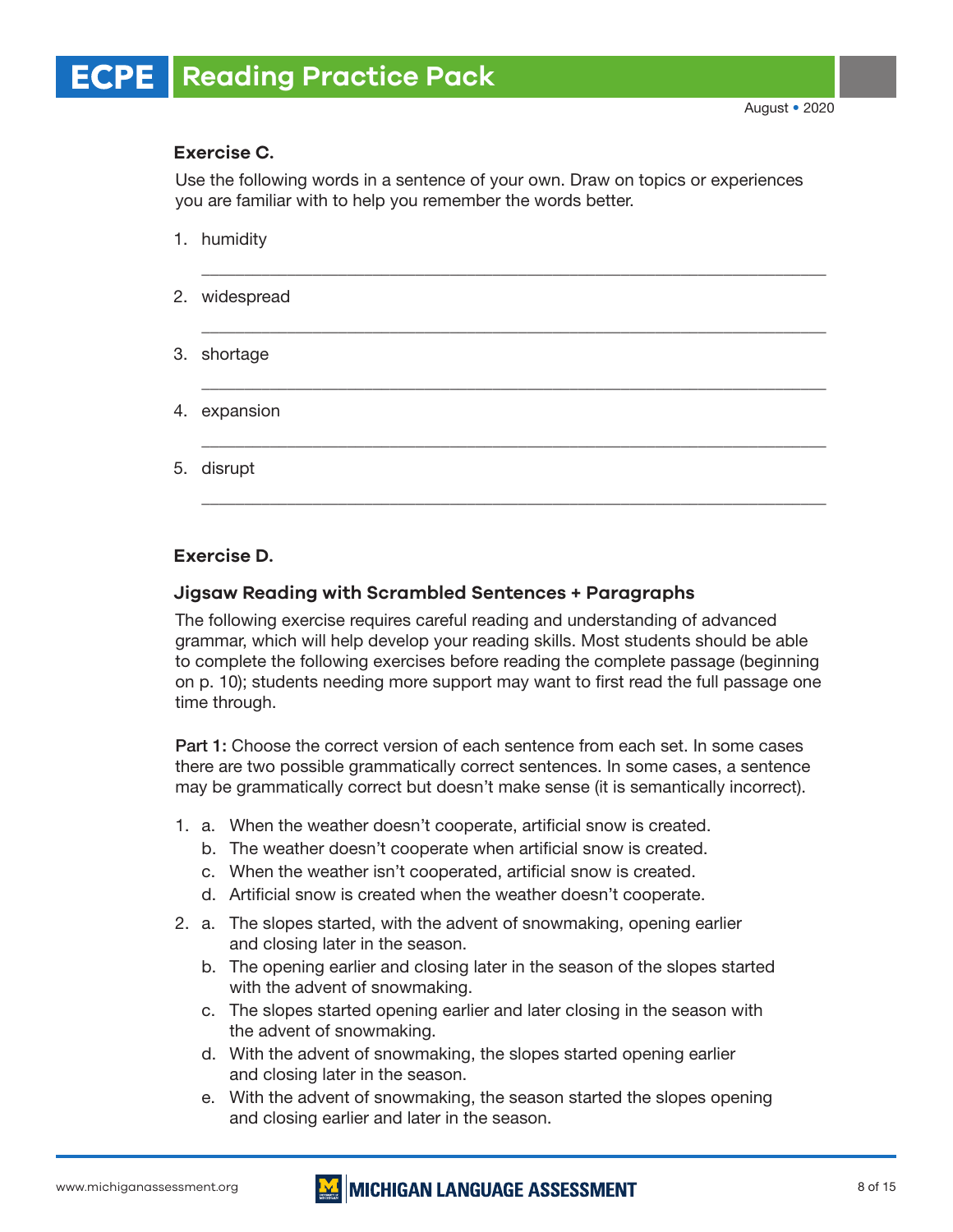- 3. a. Because it is formed from water droplets, artificial snow is inherently different from naturally occurring snow.
	- b. Because formed from water droplets is artificial snow, it is inherently different from naturally occurring snow.
	- c. Artificial snow is inherently different from naturally occurring snow because it is formed from water droplets.
	- d. Inherently different artificial snow is from naturally occurring snow because it is formed from water droplets.
- 4. a. The energy required to create snow is considerable, and a huge amount of water is needed for snowmaking.
	- b. A huge amount of water is needed for snowmaking, and the energy required to create snow is considerable.
	- c. The required energy is considerable to create snowmaking, and a huge amount of water is needed for snow.
	- d. The considerable energy and a huge amount of water is required to create snow needed for snowmaking.

Part 2: For each sentence above in Part 1, decide whether the sentence fits best into space A, B, or C in the corresponding paragraph below.

For each paragraph, circle the answer to show where the missing sentence from Part 1 goes, then copy the sentence into the paragraph.

# Sentence 1

a.

In many of the temperate, mountainous regions of the world, winter sports are a significant part of both the economy and the culture.

b.

Ski resorts are found on all continents except Antarctica, and sufficient amounts of snow are needed for their operation.

c.

# Sentence 2

Circle the answer, then copy the sentence into the paragraph.

a.

The large-scale implementation of snowmaking began in the 1970s in the French Alps.

b.

It gained popularity in North America after the disastrous 1977 ski season, when a drought kept many resorts closed for the entire winter.

c.

During the ski season, snow levels can be maintained, even without regular snowfall.

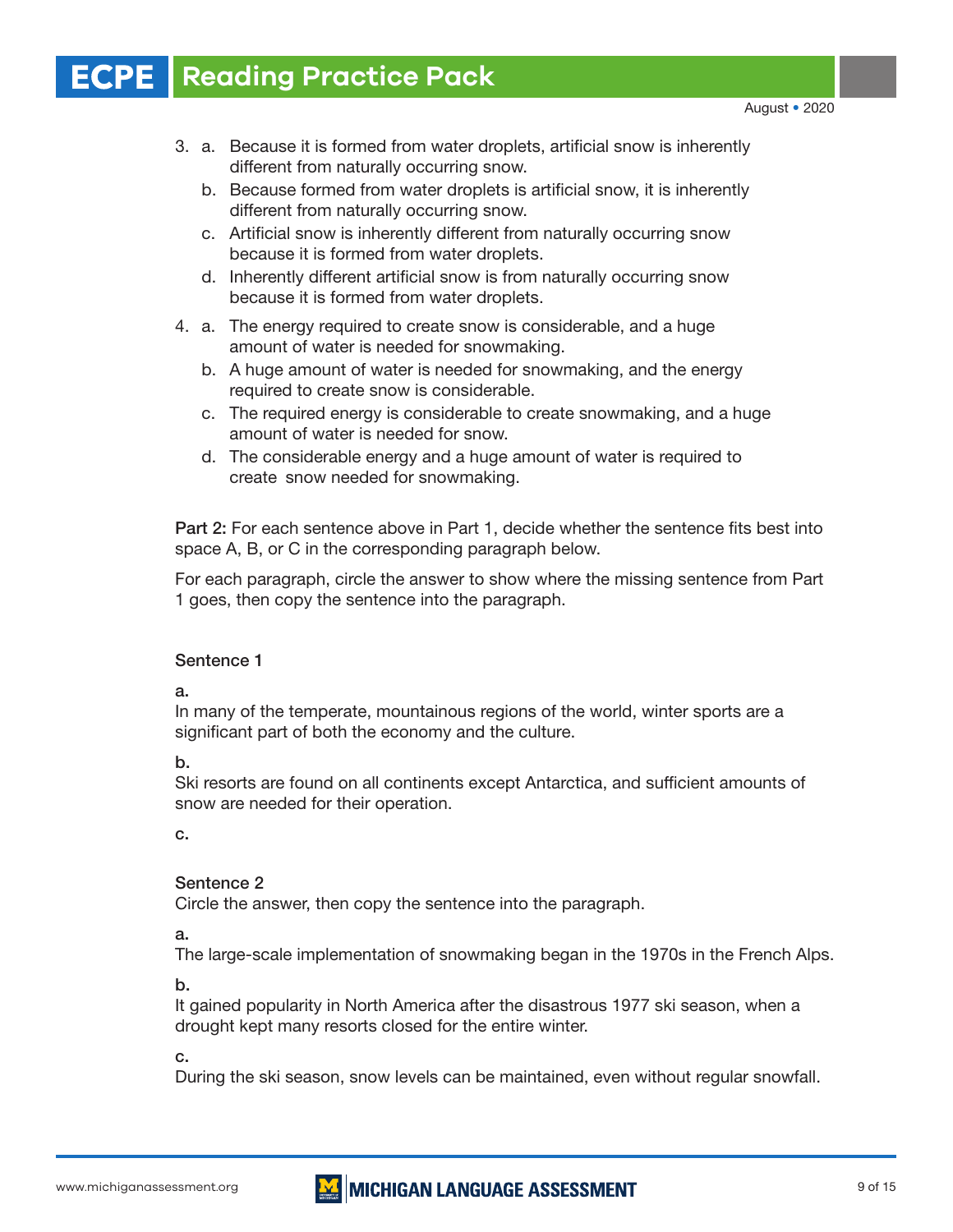# Sentence 3

Circle the answer, then copy the sentence into the paragraph.

## a.

The creation of usable artificial snow requires certain conditions.

Temperatures should ideally be between -5°C and -10°C, with relative humidity less than 40 percent.

Large machines called "snow guns" shoot water and compressed air into the atmosphere.

The water droplets freeze as they fall. In many cases, additives of bacterial protein are used to accelerate freezing, in spite of concerns about how these bacteria may disrupt ecosystems.

## b.

Instead of water droplets, natural snow comprises thin flakes made up of tiny points in a symmetric design.

The structure of natural snow creates a texture with a desirable level of friction, but artificial snow lacks this complex crystalline structure.

c.

Additionally, machine-made snow is often wetter than real snow, which is relatively dry.

## Sentence 4

Circle the answer, then copy the sentence into the paragraph.

a.

As it lacks the texture of actual snow, artificial snow is not uniformly popular with winter sports enthusiasts, in spite of its widespread use.

It causes concern amongst environmentalists as well.

b.

Much of this water is being diverted from rivers and streams—in areas that are already prone to water shortages.

But the winter sports industry has experienced expansion and consolidation that brings with it an increased drive for profit.

c.

This, coupled with the burgeoning effects of increasing average temperatures in many areas, makes it unlikely that the popularity of snowmaking will begin to wane any time soon.

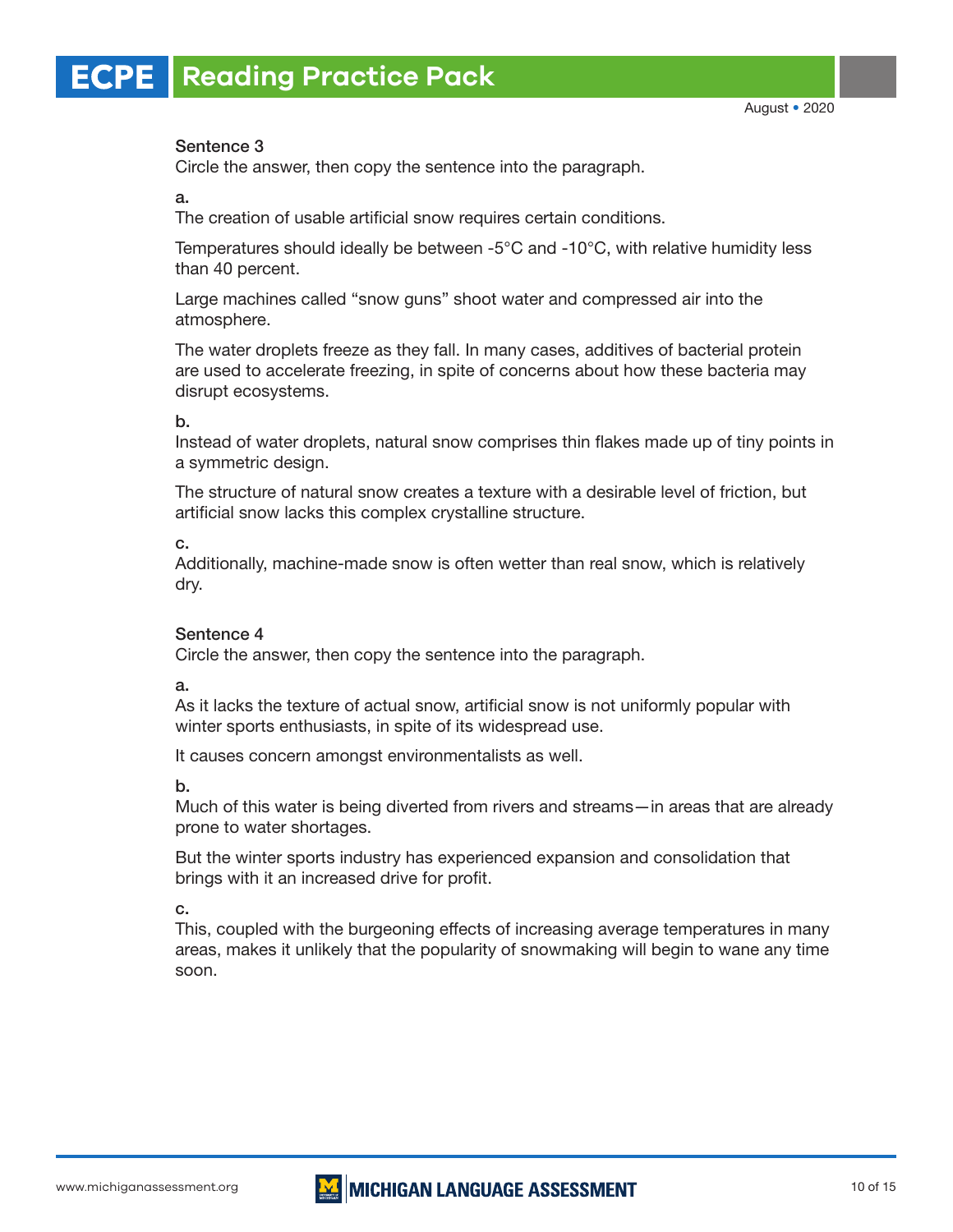Read the entire article, and then complete the paraphrase exercises, followed by the written comprehension questions.

#### Full Text:

This passage is about snowmaking.

In many of the temperate, mountainous regions of the world, winter sports are a significant part of both the economy and the culture. Ski resorts are found on all continents except Antarctica, and sufficient amounts of snow are needed for their operation. When the weather doesn't cooperate, artificial snow is created.

The large-scale implementation of snowmaking began in the 1970s in the French Alps. It gained popularity in North America after the disastrous 1977 ski season, when a drought kept many resorts closed for the entire winter. With the advent of snowmaking, the slopes started opening earlier and closing later in the season. During the ski season, snow levels can be maintained, even without regular snowfall.

The creation of usable artificial snow requires certain conditions. Temperatures should ideally be between -5°C and -10°C, with relative humidity less than 40 percent. Large machines called "snow guns" shoot water and compressed air into the atmosphere. The water droplets freeze as they fall. In many cases, additives of bacterial protein are used to accelerate freezing, in spite of concerns about how these bacteria may disrupt ecosystems. Because it is formed from water droplets, artificial snow is inherently different from naturally occurring snow. Instead of water droplets, natural snow comprises thin flakes made up of tiny points in a symmetric design. The structure of natural snow creates a texture with a desirable level of friction, but artificial snow lacks this complex crystalline structure. Additionally, machine-made snow is often wetter than real snow, which is relatively dry.

As it lacks the texture of actual snow, artificial snow is not uniformly popular with winter sports enthusiasts, in spite of its widespread use. It causes concern amongst environmentalists as well. The energy required to create snow is considerable, and a huge amount of water is needed for snowmaking. Much of this water is being diverted from rivers and streams—in areas that are already prone to water shortages. But the winter sports industry has experienced expansion and consolidation that brings with it an increased drive for profit. This, coupled with the burgeoning effects of increasing average temperatures in many areas, makes it unlikely that the popularity of snowmaking will begin to wane any time soon.

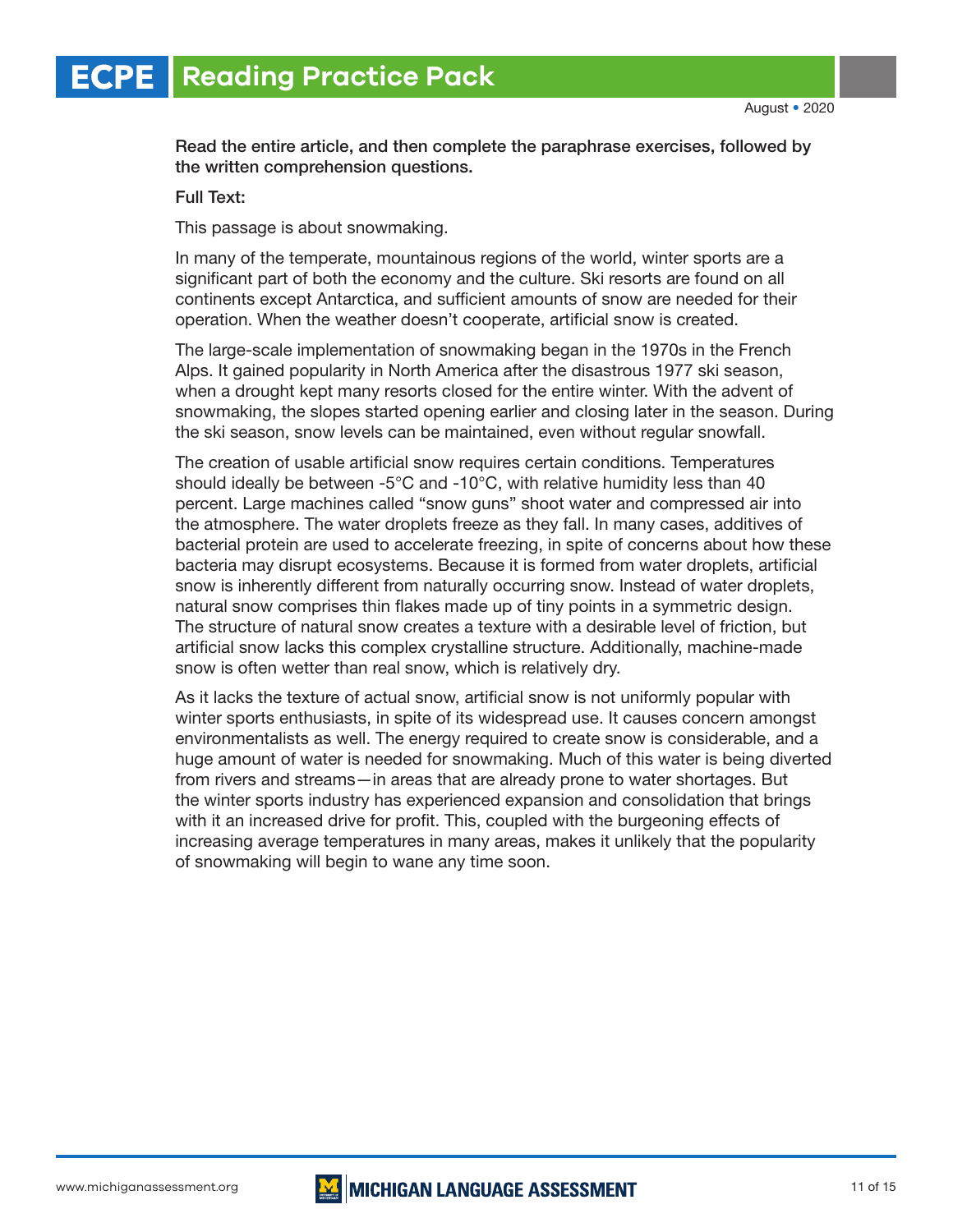# **Exercise E.**

# Paraphrases

The following phrases on the left all appear in the reading passage. Choose the best paraphrase on the right for each of the sentences, clauses, or phrases in bold type:

| 1. When the weather doesn't cooperate                                                                                     | a. when the weather is bad<br>b. when it snows a lot<br>c. when it doesn't snow enough                                                                                                                 |
|---------------------------------------------------------------------------------------------------------------------------|--------------------------------------------------------------------------------------------------------------------------------------------------------------------------------------------------------|
| 2. With the advent of snowmaking                                                                                          | a. the beginning of snowmaking<br>b. the invention of snowmaking<br>c. the highpoint of snowmaking                                                                                                     |
| 3. During the ski season, snow levels can<br>be maintained, even without regular<br>snowfall.                             | a. snowfall is always even<br>b. there will be enough snow<br>c. there is not enough snow                                                                                                              |
| 4.  in spite of concerns about how these<br>bacteria may disrupt ecosystems.                                              | a. even though bacteria may be bad for the<br>environment<br>b. although no one is concerned about<br>environmental effects<br>c. because of serious concerns about<br>harmful effects of the bacteria |
| 5. As it lacks the texture of actual snow,<br>artificial snow is not uniformly popular<br>with winter sports enthusiasts, | a. because real snow lacks texture<br>b. even though real snow has a different<br>texture<br>c. because artificial snow has a different<br>texture                                                     |
| 6.  in spite of its widespread use.                                                                                       | a. because it is used commonly<br>b. even though it is used commonly<br>c. even though it is not widely used                                                                                           |
| 7. The energy required to create snow is<br>considerable,                                                                 | a. is widely available<br>b. is not sufficient<br>c. is a large amount or quantity                                                                                                                     |
| 8. areas that are already prone to water<br>shortages.                                                                    | a. usually have enough water<br>b. often do not have enough water<br>c. never have a shortage of water                                                                                                 |

# **Exercise F.**

Open-Ended Questions:

- 1. What is this passage mainly about?
- 2. According to the passage, what is the reason snowmaking become widespread?

\_\_\_\_\_\_\_\_\_\_\_\_\_\_\_\_\_\_\_\_\_\_\_\_\_\_\_\_\_\_\_\_\_\_\_\_\_\_\_\_\_\_\_\_\_\_\_\_\_\_\_\_\_\_\_\_\_\_\_\_\_\_\_\_\_\_\_\_\_\_\_\_\_.

\_\_\_\_\_\_\_\_\_\_\_\_\_\_\_\_\_\_\_\_\_\_\_\_\_\_\_\_\_\_\_\_\_\_\_\_\_\_\_\_\_\_\_\_\_\_\_\_\_\_\_\_\_\_\_\_\_\_\_\_\_\_\_\_\_\_\_\_\_\_\_\_\_.

\_\_\_\_\_\_\_\_\_\_\_\_\_\_\_\_\_\_\_\_\_\_\_\_\_\_\_\_\_\_\_\_\_\_\_\_\_\_\_\_\_\_\_\_\_\_\_\_\_\_\_\_\_\_\_\_\_\_\_\_\_\_\_\_\_\_\_\_\_\_\_\_\_.

3. As a result of adopting snowmaking, what happened to ski resorts?

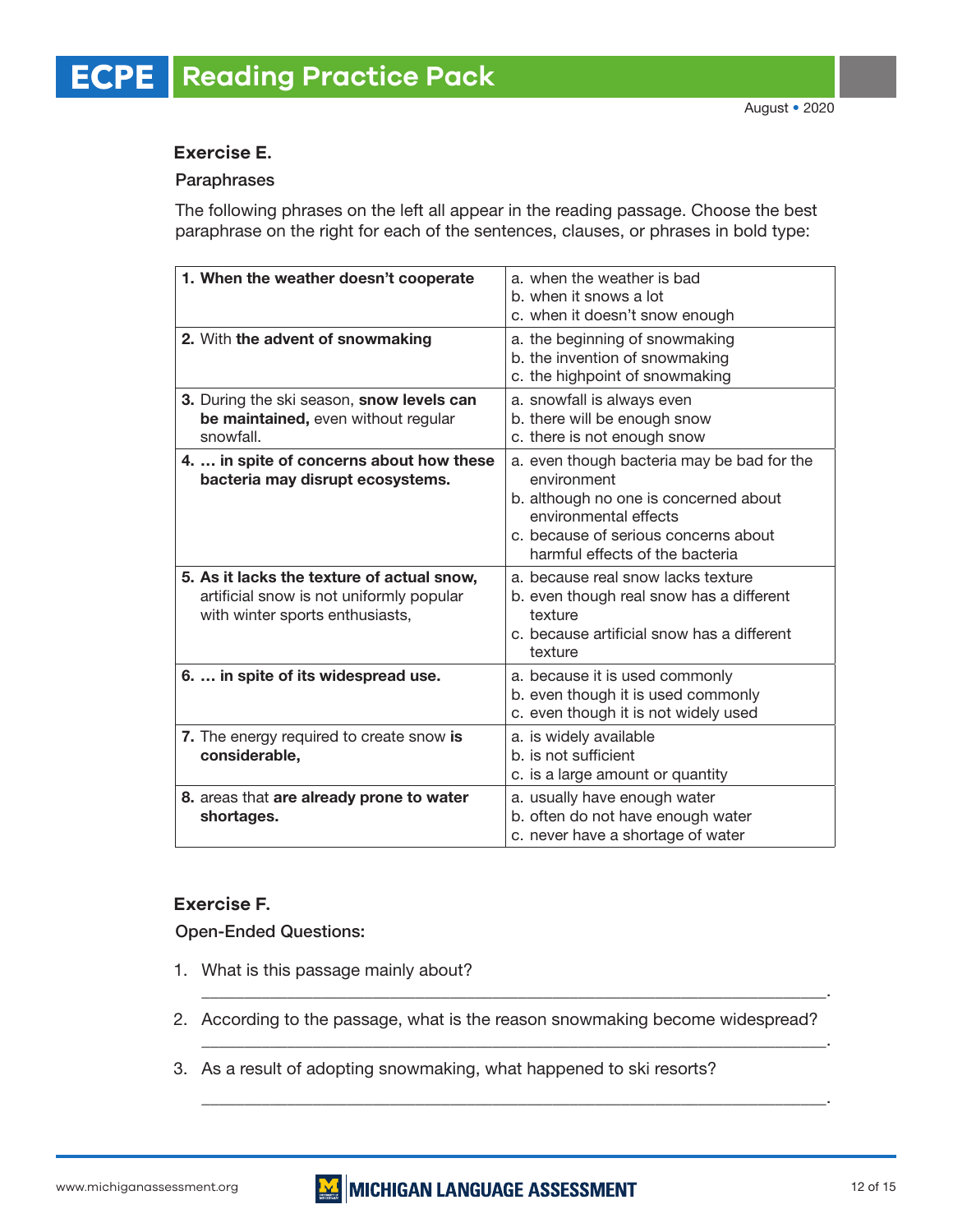#### **Reading Practice Pack ECPE**

- 4. What is the purpose of adding bacteria to the water for snowmaking?
- 5. According to the passage, what is the main physical difference between natural and artificial snow?

\_\_\_\_\_\_\_\_\_\_\_\_\_\_\_\_\_\_\_\_\_\_\_\_\_\_\_\_\_\_\_\_\_\_\_\_\_\_\_\_\_\_\_\_\_\_\_\_\_\_\_\_\_\_\_\_\_\_\_\_\_\_\_\_\_\_\_\_\_\_\_\_\_.

\_\_\_\_\_\_\_\_\_\_\_\_\_\_\_\_\_\_\_\_\_\_\_\_\_\_\_\_\_\_\_\_\_\_\_\_\_\_\_\_\_\_\_\_\_\_\_\_\_\_\_\_\_\_\_\_\_\_\_\_\_\_\_\_\_\_\_\_\_\_\_\_\_.

\_\_\_\_\_\_\_\_\_\_\_\_\_\_\_\_\_\_\_\_\_\_\_\_\_\_\_\_\_\_\_\_\_\_\_\_\_\_\_\_\_\_\_\_\_\_\_\_\_\_\_\_\_\_\_\_\_\_\_\_\_\_\_\_\_\_\_\_\_\_\_\_\_.

\_\_\_\_\_\_\_\_\_\_\_\_\_\_\_\_\_\_\_\_\_\_\_\_\_\_\_\_\_\_\_\_\_\_\_\_\_\_\_\_\_\_\_\_\_\_\_\_\_\_\_\_\_\_\_\_\_\_\_\_\_\_\_\_\_\_\_\_\_\_\_\_\_.

\_\_\_\_\_\_\_\_\_\_\_\_\_\_\_\_\_\_\_\_\_\_\_\_\_\_\_\_\_\_\_\_\_\_\_\_\_\_\_\_\_\_\_\_\_\_\_\_\_\_\_\_\_\_\_\_\_\_\_\_\_\_\_\_\_\_\_\_\_\_\_\_\_.

- 6. Many skiers prefer real snow. Why?
- 7. Rivers and streams are mentioned at the end. Why?
- 8. According to the passage, what are the likely prospects for the future of snowmaking?

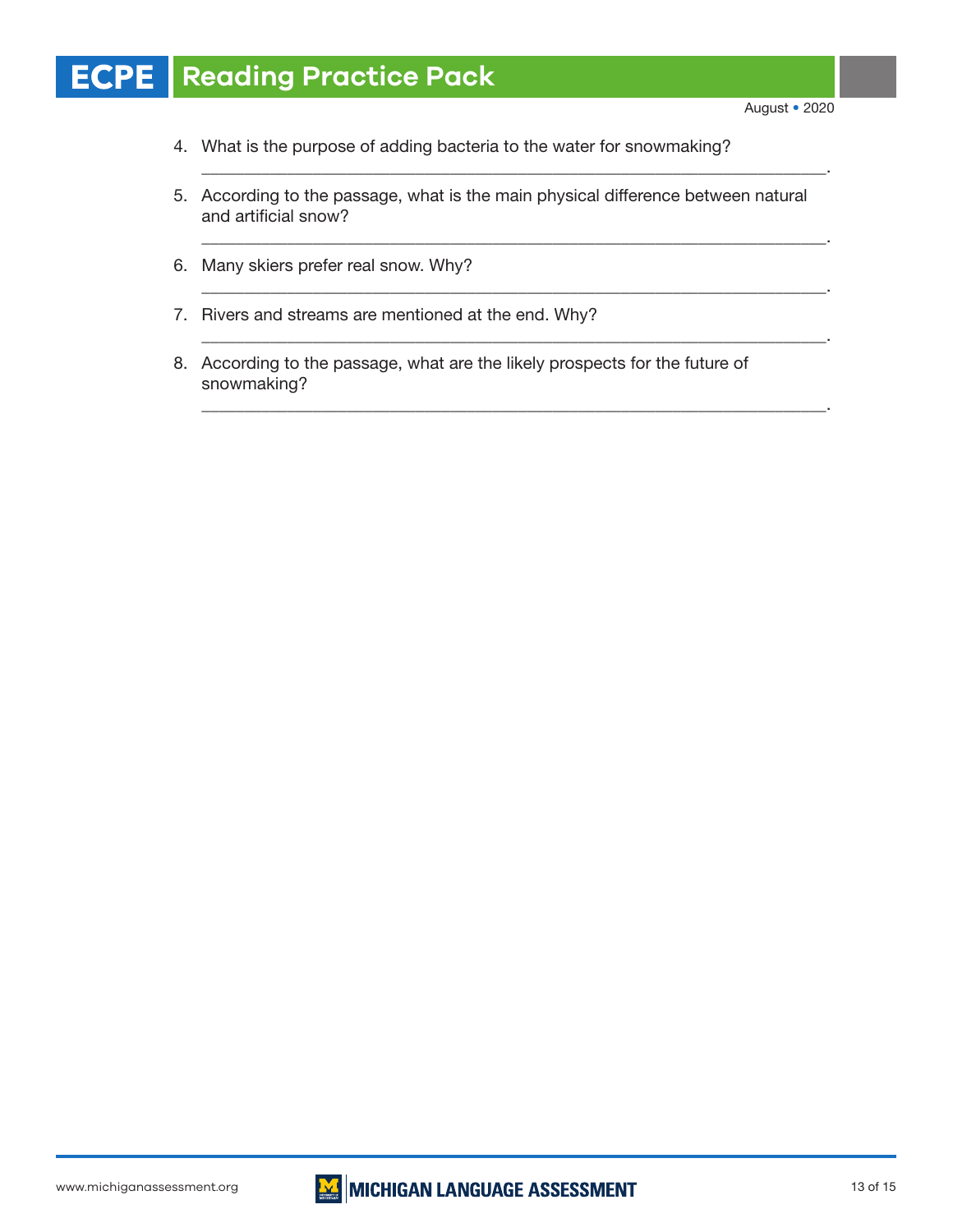# **Answer Key**

# **PART 1**

# A. Open-Ended Questions, Suggested Answers

- 1. School gardening programs and nutrition education
- 2. Not natural food ingredients; chemical additives
- 3. The combination of a gardening program and classroom instruction promotes healthy eating habits.
- 4. They gave students a questionnaire about their food habits and preferences
- 5. They were more willing to try new foods and increased the amount of fresh produce they ate.
- 6. The project started from planting seeds and ended with serving the vegetables at the table.
- 7. School gardening programs
- 8. (1) They take away time from core academic subjects and (2) the gardens don't produce enough food to make a difference.

# B. Multiple choice questions

| 1. $(B)$ | 2. (D) | 3. (B) | 4. (D) |
|----------|--------|--------|--------|
| 5. (B)   | 6. (C) | 7. (A) | 8. (D) |

# **PART 2**

## Ex A: Vocabulary (Synonyms)

| 1. enthusiast                                       | 2. advent      | 3. consolidation  | 4. expansion   |
|-----------------------------------------------------|----------------|-------------------|----------------|
| 5. shortage                                         | 6. additive    | 7. implementation | 8. wane        |
| 9. accelerate                                       | 10. disrupt    | 11. divert        | 12. burgeoning |
| 13. inherently                                      | 14. compressed | 15. prone to      |                |
| Ex B: Vocabulary (Fill in the Blank)<br>1. friction | 2. wane        | 3. implementation | 4. burgeoning  |

- 5. divert 6. advent 7. consolidation 8. inherently
- 9. compressed
- Ex C: Vocabulary Sentences (Answers Will Vary)